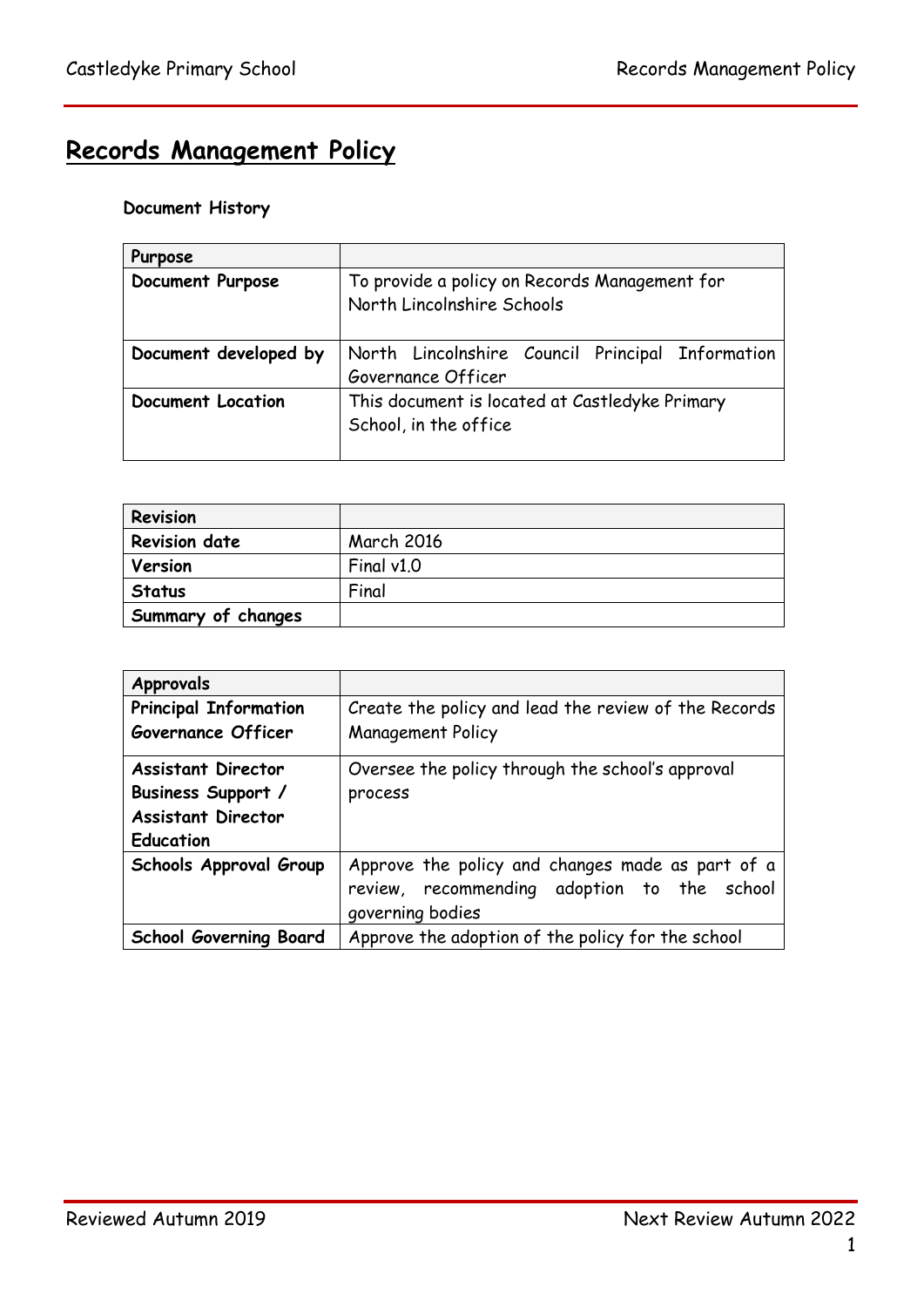<span id="page-1-0"></span>

| <u>1.</u>  |  |    |  |
|------------|--|----|--|
| <u>2.</u>  |  |    |  |
| <u>3.</u>  |  |    |  |
| <u>4.</u>  |  |    |  |
| <u>5.</u>  |  |    |  |
| <u>6.</u>  |  |    |  |
| <u>7.</u>  |  |    |  |
| <u>8.</u>  |  |    |  |
| <u>9.</u>  |  |    |  |
| 10.        |  |    |  |
|            |  |    |  |
|            |  |    |  |
|            |  |    |  |
|            |  |    |  |
| <u>11.</u> |  |    |  |
| 12         |  | 10 |  |
| <u>13.</u> |  |    |  |
| <u>14.</u> |  |    |  |
|            |  |    |  |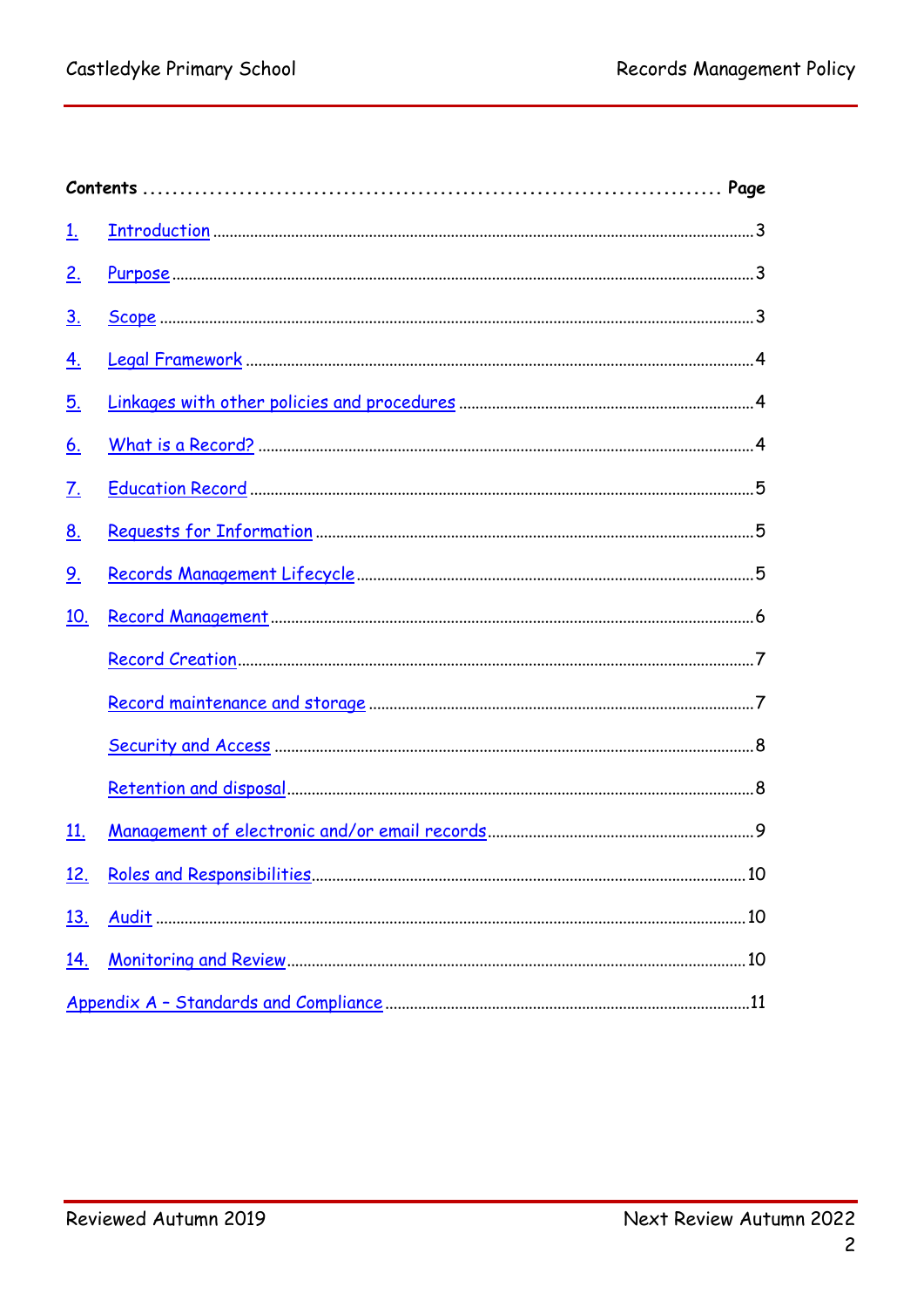## **1. Introduction**

Information is a key asset and schools create, receive and handle vast amounts of it. It is vital that the best use is made of this asset through effective policies and procedures, to inform decision making, improve accountability, and enhance services to pupils. This means having a consistent view on how Information is managed, created, stored, retrieved, retained, disposed of and shared.

There can be significant risks in not managing information appropriately. For example, organisations have been fined for not looking after information adequately or have been criticised for not being able to supply information promptly in response to a Freedom of Information request.

The school recognises that by efficiently managing its records, it will be able to comply with its legal and regulatory obligations and to contribute to the effective overall management of the school. This document provides the framework through which this effective management can be achieved and audited.

#### <span id="page-2-0"></span>**2. Purpose**

The purpose of this policy is to ensure that the school's records are managed appropriately. The key objectives are to:

- Build an information management culture where records are managed consistently;
- Ensure compliance with legislation and standards;
- Manage records so that they can properly support the school's objectives;
- Make better use of physical and electronic storage space;
- Ensure information is accessible when appropriate and required;
- Ensure records are maintained in a safe and secure environment;
- Ensure records are kept for no longer than is necessary in accordance with Retention and Disposal standards and disposed of or retained correctly;
- Ensure the school's vital records are identified and protected (i.e. those required to maintain business continuity in the event of a disaster, and without which the school could not operate);
- Make better use of employee time;
- Ensure employees receive appropriate training in records management.

#### <span id="page-2-1"></span>**3. Scope**

This policy applies to all records held by or on behalf of the school, where the policy has been adopted by the governing board. This includes information on paper and in electronic formats, including information collected by any CCTV cameras.

The scope of this policy extends to: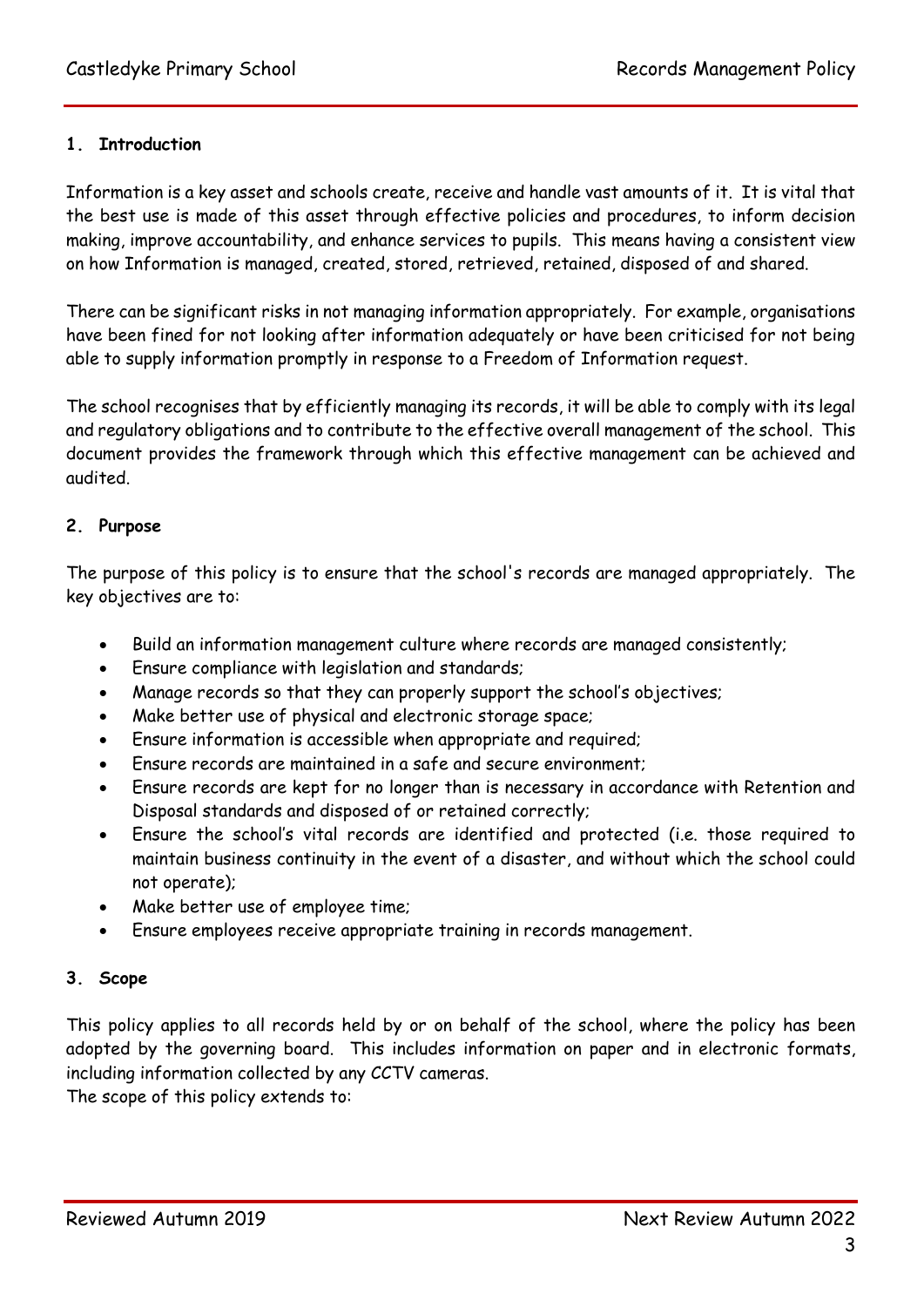- Employees, contractors, volunteers, agencies and partner organisations operating on behalf of the school;
- Employees working at home, from home or remotely;
- Governors whilst working on school related business.

## <span id="page-3-0"></span>**4. Legal Framework**

The school must comply with all relevant statutory UK and European Union legislation, including the following that have links to Records Management:

- Freedom of Information Act 2000
- Environmental Information Regulations 2004
- Common law duty of confidence
- Copyright, Designs and Patents Act 1988
- Children Act 2004
- Equality Act 2010
- Re-use of Public Sector Information Regulations 2005
- Limitations Act 1980
- Education Act 2010
- Education (Pupil Information) Regulations 2008

More information can be found in Appendix A.

#### <span id="page-3-1"></span>**5. Linkages with other policies and procedures**

This policy is supported by other policies, standards and procedures, including:

- Information Request Policy including the Publication Scheme
- Information Security and Confidentiality Policy
- School's Complaints Policy
- Information and Records Management Society (IRMS) Records Management Toolkit for Schools

#### <span id="page-3-2"></span>**6. What is a Record?**

It is important, to make a distinction between what is and is not a record. According to the ISO 15489 standard for the management of records, a record is:

*"Information created, received, and maintained as evidence and information by an organisation or person, in pursuance of legal obligations or in the transaction of business."*

Essentially, it is a record of the School's business that requires effective management and preservation. Examples of records include: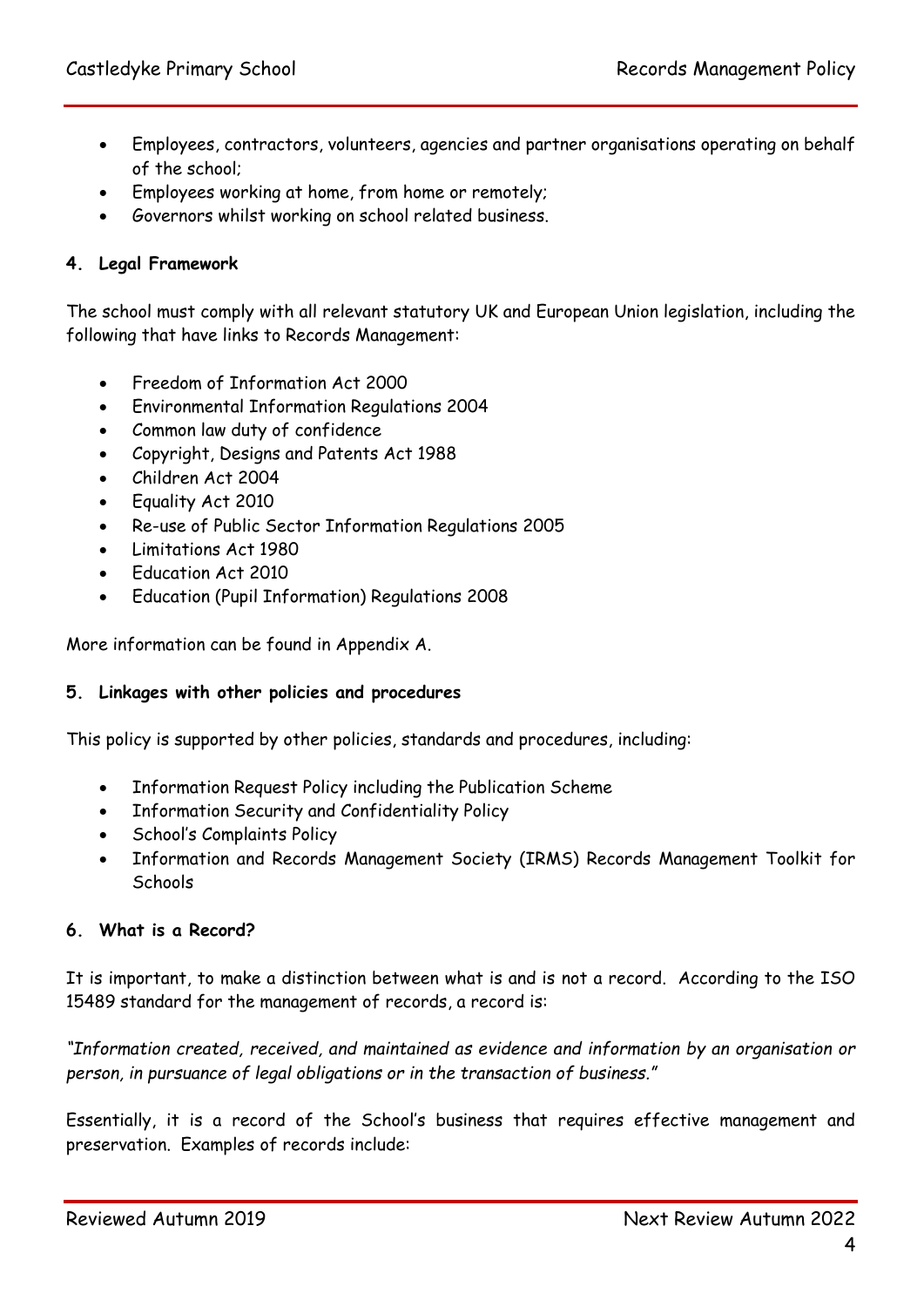- Correspondence.
- Meeting minutes.
- Education Record.

A non-record, by definition, is an item of information that does not require the same rigour of management as that required for records and is of immediate value only. Non-records will be disposed of once they have served their useful purpose.

# <span id="page-4-0"></span>**7. Education Record**

The governing board of a school is responsible for ensuring that the school maintains an Education Record for each pupil. The Education Record will be the principal record that charts and individual pupil's progress through the Education System and should be managed as set out in this policy, but also as set out in the Pupil Information Regulations 2008 and Information and Records Management Society adapted Records Management Toolkit for Schools.

The Transfer to another School form (IGS02) should be used to transfer the Education Record to another school. The form should also be used to detail the transfer of electronic records. The transfer form should be signed by both the sender and the recipient school.

## <span id="page-4-1"></span>**8. Requests for Information**

Good records management will enable compliance with requests for information under legislation, most notably the Freedom of Information Act 2000 (FOIA), Environmental Information Regulations 2004 (EIR) and Data Protection Act 1998 (DPA). The production of the School's Publication Scheme is also dependent on records being properly managed and this again will ensure compliance with the FOIA.

The DPA in principle five states that information should not be kept for longer than necessary and principle seven states that information must be kept secure. Correct records management will enable compliance.

# <span id="page-4-2"></span>**9. Records Management Lifecycle**

All information goes through a lifecycle, from its creation to its disposal. See below for an example of a typical information lifecycle and explanatory notes: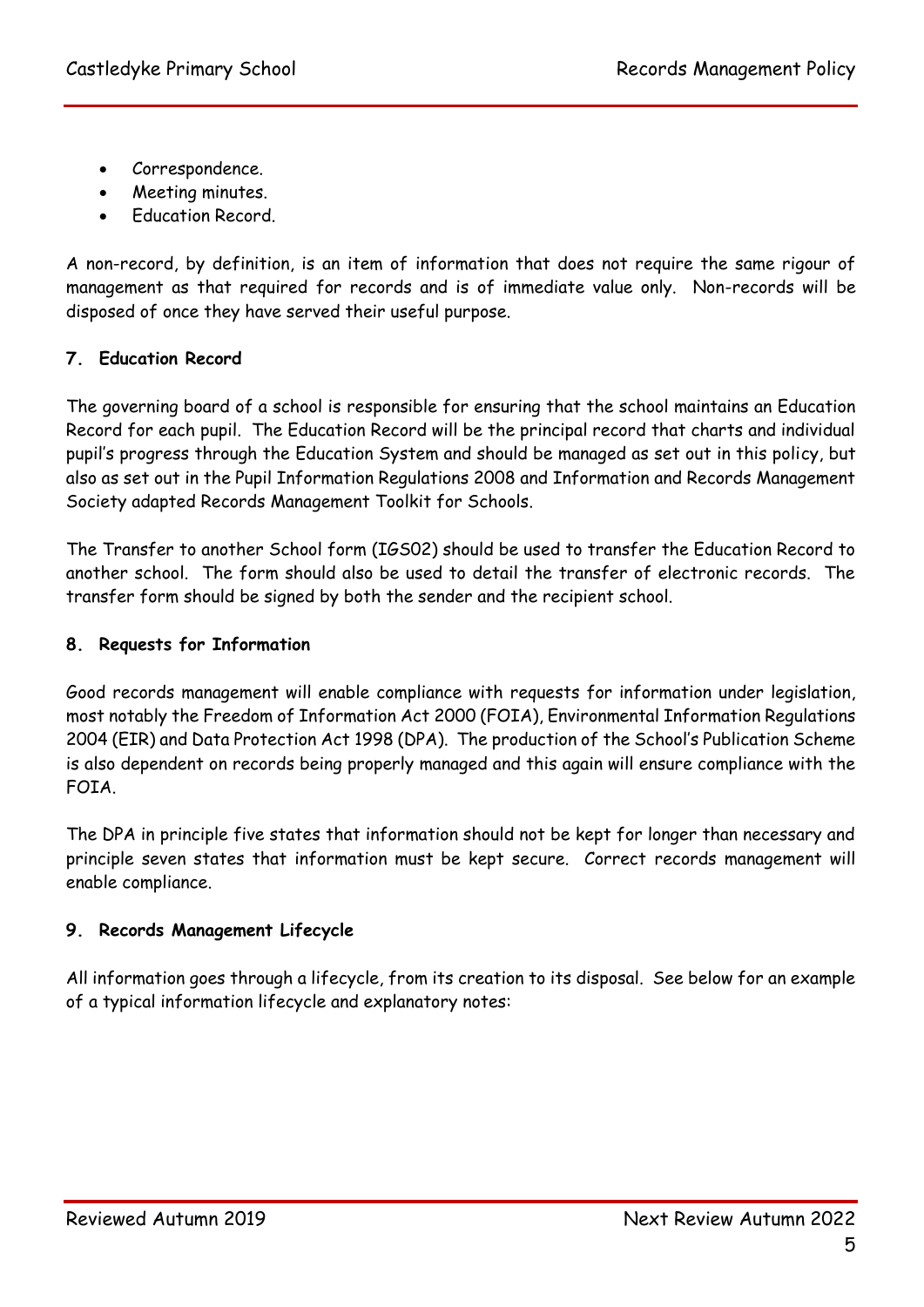

- Pre creation deciding what information needs to be captured as a record and how.
- Create/receive information that needs to be kept as a record can enter the school in many ways. Some is created within; some comes from external sources.
- Index/classify the addition of descriptive information to records to, for example make them easier to find, manage the different versions, and show the level of protection required and the date on which disposal should be considered.
- Process records may need to be processed at any point (have something done to them) in order to achieve school business aims.
- $\bullet$
- Store/manage identifying whether records are electronic or physical and how/where they should be stored to preserve integrity and authenticity and so they are secure but can be efficiently accessed by those who need to use them and are authorised to do so.
- Active records are those requiring frequent access and they should generally be stored electronically in the immediate workplace. Inactive records requiring infrequent access should generally be stored elsewhere in the school or in another location.
- Retrieval the finding of stored records by those who are entitled to search for them.
- Destroy or Preserve if records do not need to be retained permanently, have outlived any business or statutory requirement to retain further and have reached the disposal date they should be destroyed.

## <span id="page-5-0"></span>**10. Record Management**

Each school will have in place a record keeping system (paper or electronic) so that records are managed to an agreed set of standards, as follows: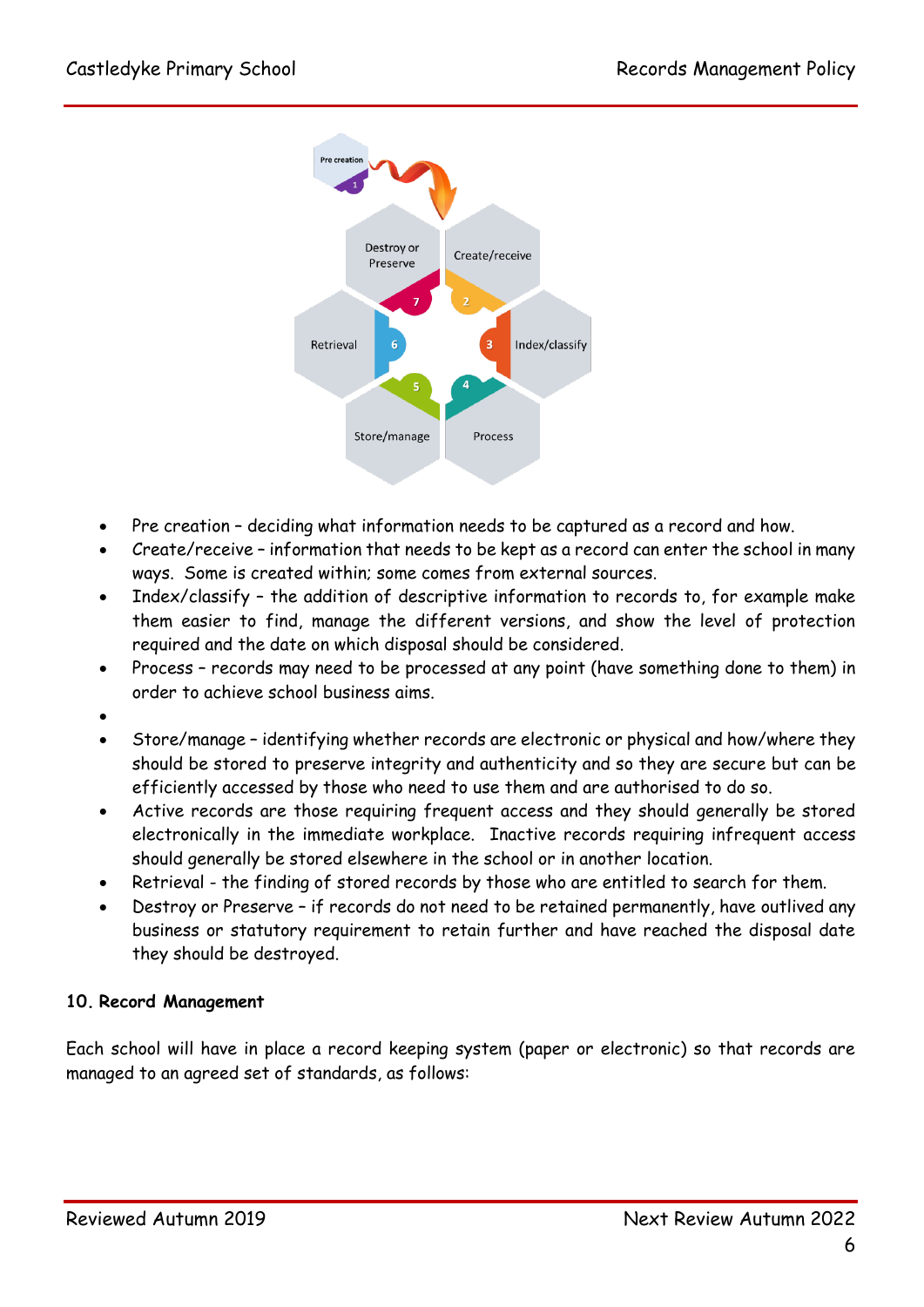#### **Inventory of Records and File Plan**

An Inventory of Records and a File Plan will be produced to keep a log of what records are held, where, why and how. Also included will be information such as:

- Whether duplicate copies are kept, why and which is the primary record.
- Whether the record is considered 'vital' and where the back-up is kept.
- The retention period that applies.

The inventory will be updated when records are created or received and when they are moved to somewhere different or disposed. The reason for movement or disposal will be recorded.

If a record is part electronic and part paper how the two will be cross referenced will be included.

## <span id="page-6-0"></span>**Record Creation**

When records are created or received, so that they can be properly managed the school will consider adding the following information to records:

- A reference number if the record is part of a series of records.
- A front file cover for paper records stating the contents of the file.
- A standard way of naming records.
- Page numbering to show the page number and number of pages.
- Version control.
- A means of showing that the record contains personal or sensitive information.
- Who is permitted to access the record?
- Name of creator.
- Creation date or receipt date.
- Whether the record is classified as 'vital'.
- Retention period, the date on which disposal and the action that should be taken.
- Storage location.

#### <span id="page-6-1"></span>**Record maintenance and storage**

The record keeping system will provide suitable storage with the necessary protection and it will be kept up to date. This will include:

- Ensuring that appropriate physical or electronic storage space is provided.
- Monitoring the movement and location of records and keeping an audit trail of movements.
- Ensuring that records are filed promptly and correctly as set out in the File Plan and that any records that need to be temporarily moved from the usual storage place are returned as soon as possible.
- Controlling access to records.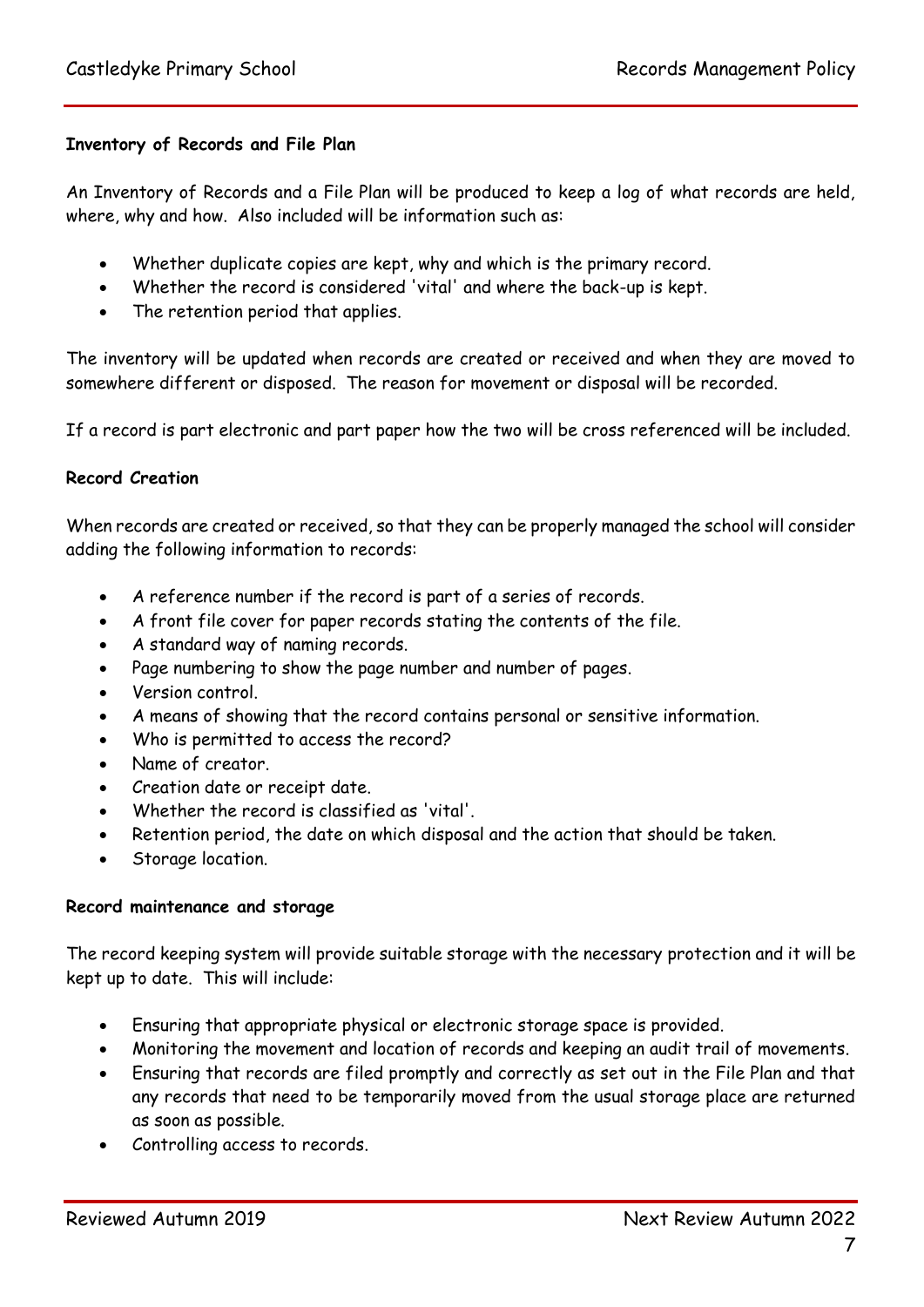- Ensuring authenticity so that records retain their legal integrity by taking into account the principles of the BS BIP 0008 for Legal Admissibility standard.
- Ensuring future access by considering the preservation of digital records, how paper records are printed and the standard of the facilities used to store paper records.
- Identifying 'vital' records and applying the appropriate protection.
- $\bullet$

## <span id="page-7-0"></span>**Security and Access**

The record keeping system will provide the appropriate level of security for records, whilst ensuring they are accessible when they need to be. This requires controls including:

- Procedures to document access to personal or confidential records.
- Employees being aware of the types of information they can access for their roles.
- An annual review of who has access to personal and confidential records with amendments to access where necessary.
- Employees not accessing or creating personal or confidential records on mobile devices, unless these devices are approved by the Headteacher and are either encrypted or have a secure workspace.

#### <span id="page-7-1"></span>**Retention and disposal**

The Records Retention Schedule for schools sets out the **minimum time** records should be kept for and the action that should be taken at the end of the retention period. This is based on Local Government Association and Information and Records Management Society (IRMS) guidelines.

Retention periods specify the minimum time a record should be kept and what action should be taken at the end of that period. This is called a review. The retention period will commence from a trigger event (such as the closure of a file).

Reaching the end of the minimum retention period does not always mean the record should be destroyed. In some cases, the record may be retained longer or transferred to permanent archive. Records being retained longer by the school must be assigned a further review date and this should be updated at each future review.

All records will be disposed of in accordance with the School's Records Retention Schedule. Any errors in the scheme or requests for addition should be highlighted to the Local Authority's Information Governance function. Any records being considered for disposal outside of the schedule disposal date must be discussed with the Headteacher prior to destruction.

The disposal of records containing personal information that should no longer be kept is necessary to comply with the Data Protection Act 1998, in that principle five requires that records are only kept for as long as is necessary. It is also required for the efficient management of other records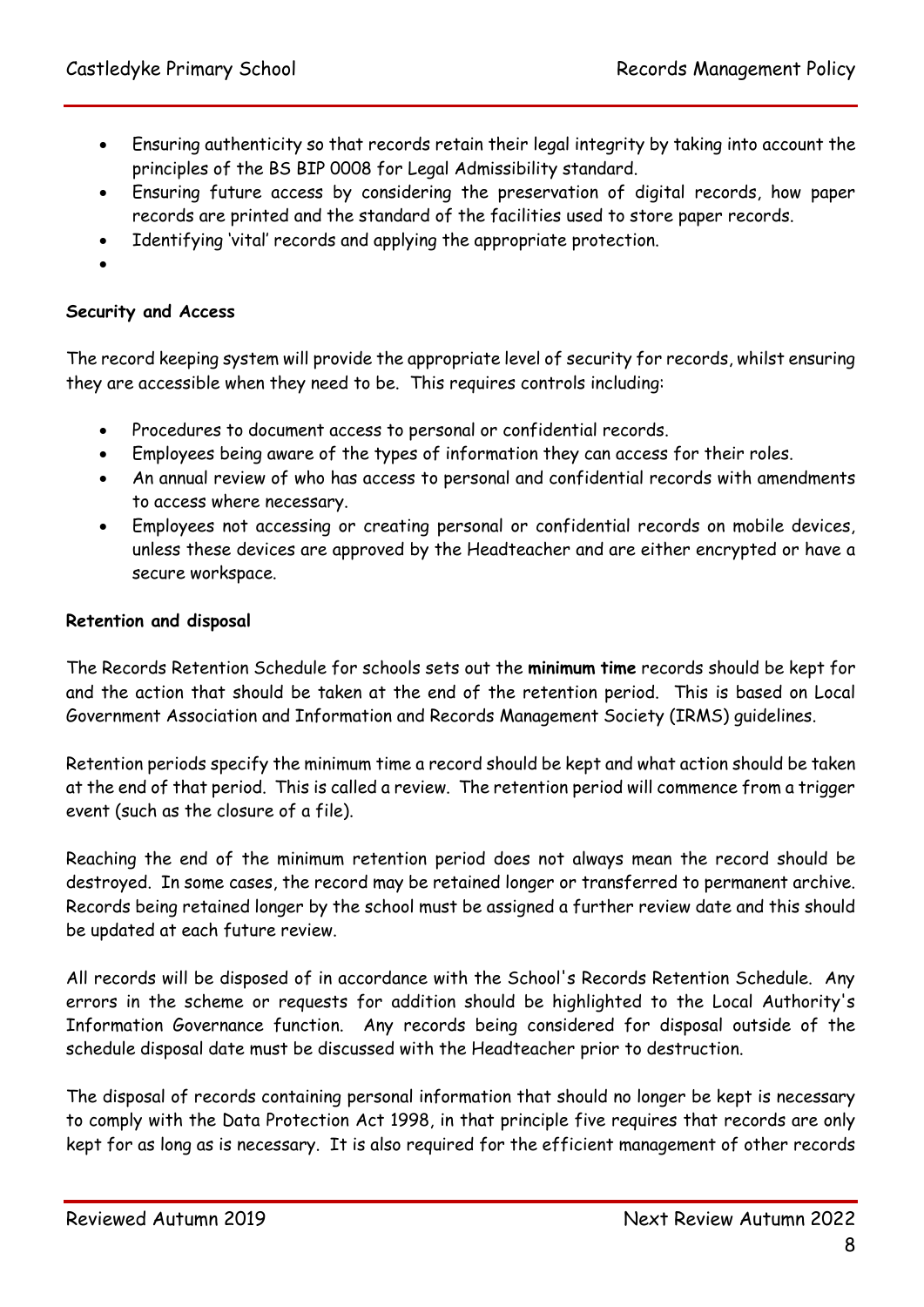so that the school can function properly, to keep physical or electronic storage to a minimum and so as not to hinder access to information. The Code of Practice in section 46 of the Freedom of Information Act 2000 recommends how general records should be managed. The code is not a legislative requirement but complying with the FOIA is and not following the Code is likely to result in non-compliance with the FOIA.

The aim of the retention and disposal process is to ensure that:

- The review date at the end of the retention period is captured when creating records or receiving records.
- Records reaching the end of the minimum retention period are reviewed and a decision made about whether to dispose of the record or keep it longer.
- The Inventory of Records is kept updated to reflect disposal or further retention decisions taken.
- Disposal of records documentation is completed, signed by the head teacher or deputy Headteacher and retained whenever a record is disposed of. (This may be necessary to provide evidence that a record is no longer held, for example in response to a Freedom of Information request). Destruction Form IG01 should be used.
- If records are transferred to official archives for permanent preservation transfer of records documentation is completed, signed by the Headteacher or Deputy and retained. Transfer Form IG02 should be used.
- Records subject to an outstanding request for information or legal proceedings will not be destroyed until after the request has been answered and/or the legal proceedings are completed.
- Destruction will be carried out in accordance with its level of sensitivity and in line with the Information Security and Confidentiality Policy.

## <span id="page-8-0"></span>**11. Management of electronic and/or email records**

The principles that apply to the management of electronic records are generally the same as those for the management of paper records, but how the principles are put into practice may differ. Effective electronic record keeping requires:

- The rules around the retention and disposal of records in IT systems and email systems are the same as those for other records in that these records, in that these records should be disposed of when they should no longer be kept.
- Audit trails should be used to show who have accessed, moved or deleted records in IT systems and these should be kept securely.
- Emails can sometimes be records and can be disclosable in response to requests for information.
- Sometimes other people will have been copied into emails and therefore care is needed to ensure all copies are disposed of when the record should no longer be kept.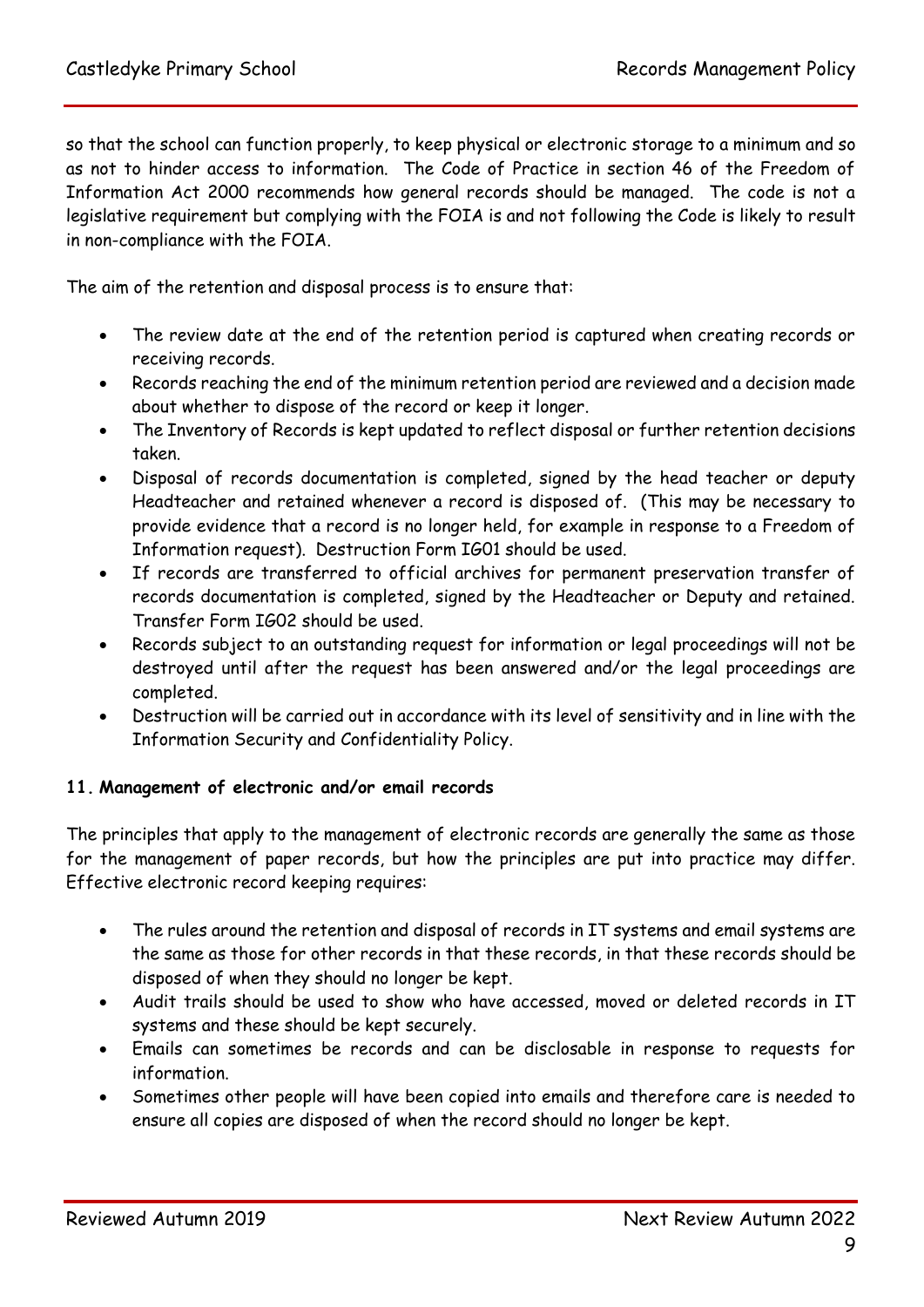Sometimes emails should be removed from the email system and stored in another electronic or paper filing system. The File Plan should provide rules for employees to follow.

If the email has an attachment and the text of the email adds to the record care needs to be taken to ensure both part of the record are kept together. Technical advice will be sought on the most appropriate means of retaining electronic copies of emails.

## <span id="page-9-0"></span>**12. Roles and Responsibilities**

The Headteacher and appointed deputy are responsible for the following:

- Creating a Records Management process to comply with this policy.
- Promoting compliance with this policy.
- Investigating non-compliance with this policy.
- Making decisions about and approving retention and disposal or transfer to permanent archive.

The Local Authority's Information Governance function is responsible for providing support as set out in the Service's to School Annual Information and IT Security offer.

#### <span id="page-9-1"></span>**13. Audit**

Records Management policy, standards and procedures will be audited periodically as part of the annual internal audit work plan, to ensure compliance.

#### <span id="page-9-2"></span>**14. Monitoring and Review**

<span id="page-9-3"></span>The current version of this policy and any supporting information can be found in the school office. This policy and all supporting procedures will be reviewed as it is deemed appropriate but no less frequently than every 12 months, and re-approved every 3 years.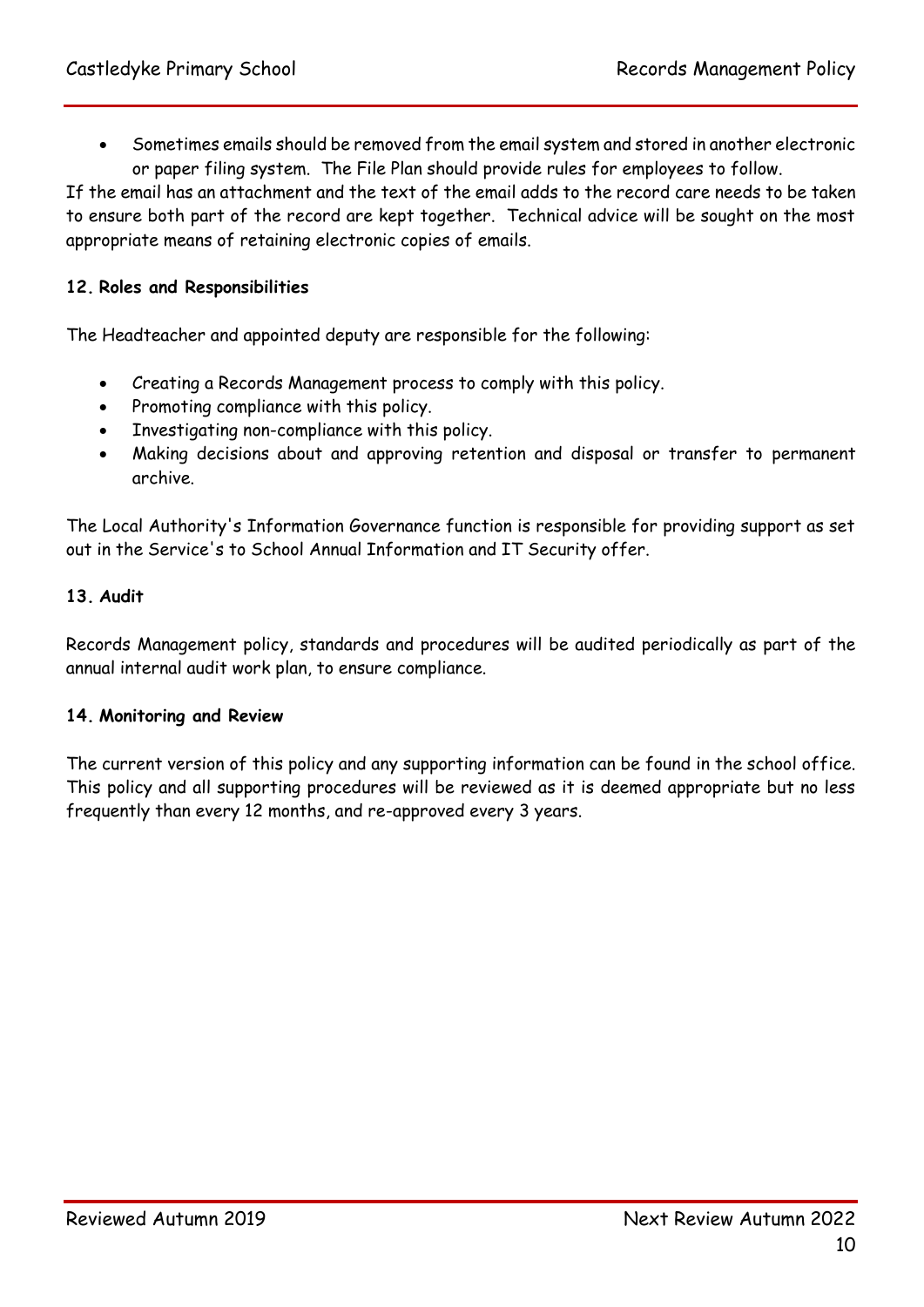## **Appendix A – Standards and Compliance**

#### **Data Protection Act 1998**

Principles setting out how the council must deal with personal information and the right for individuals to gain access to the personal data that is held about them.

#### **Freedom of Information Act 2000**

Public access rights to all information held by a public authority, other than that which is exempt. In addition, the Section 46 Code of Practice gives guidance on good practice in records management.

#### **Environmental Information Regulations 2002**

Public access rights to environmental information.

#### **Local Government Act 1972**

Section 224 of the Act requires local authorities to make proper arrangements in respect of the records they create.

#### **Public Records Acts of 1958 and 1967**

All public bodies have a statutory obligation to keep records in accordance with the Public Records Act. This places the responsibility on government departments and other organisations within the scope of the Act for making arrangements for selecting those of their records, which ought to be permanently preserved, and for keeping them in proper conditions. Parts of this Act have been superseded – particularly by the FOIA.

#### **Limitation Act 1980**

Has particular relevance to applying appropriate retention periods. For example, in regard to financial records, the Act "provides that an action to recover any sum recoverable by any enactment shall not be brought after the expiration of six years from the date on which the cause of the action accrued".

#### **Health and Safety at Work Act 1974**

Influences how long records relating to Health and Safety incidents should be retained.

#### **Human Rights Act 1998**

Particular relevance in relation to an individual's right to privacy.